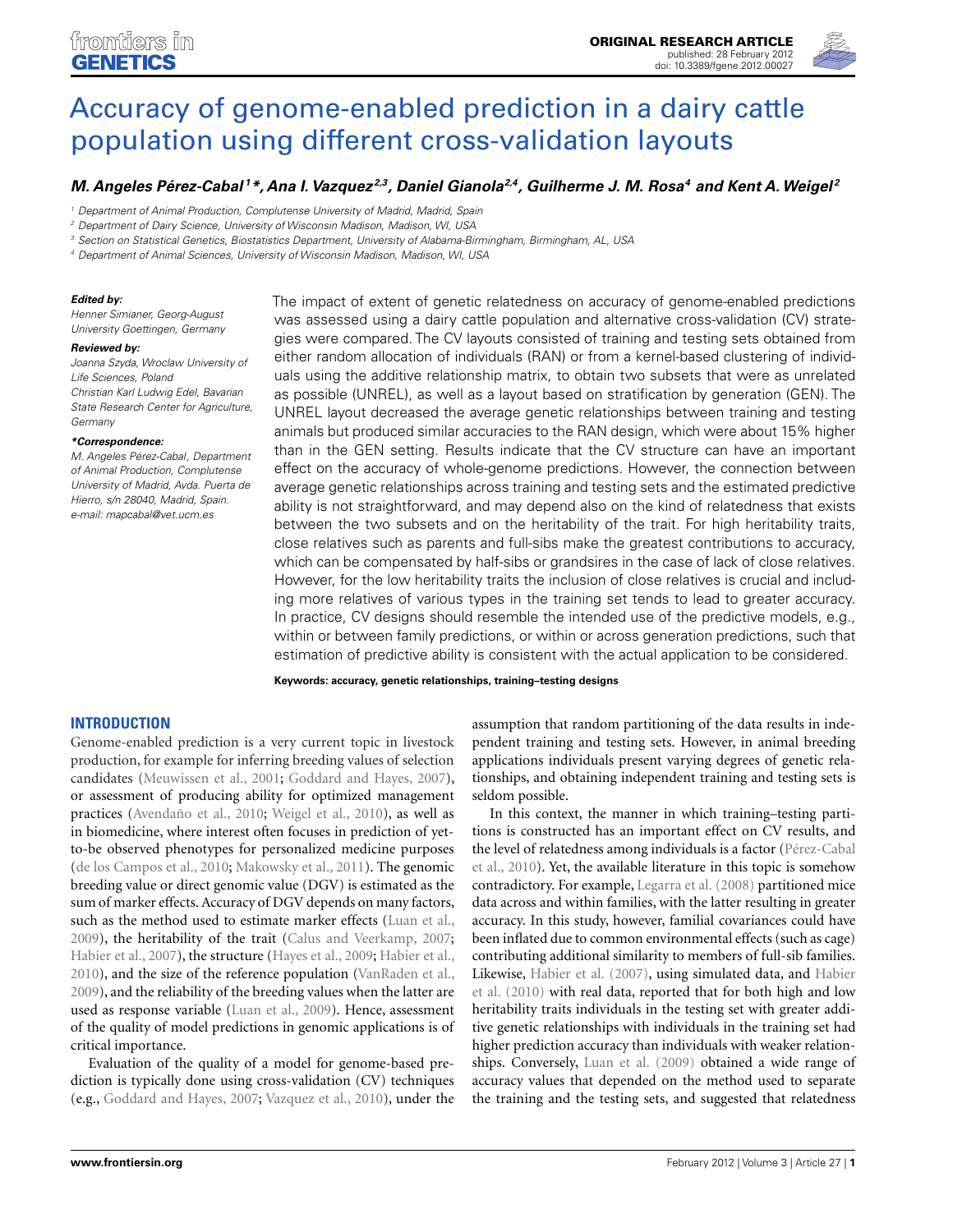was not very important. They found that a cohort design yielded greater accuracy when the effects of the markers were estimated by BLUP, whereas a random design produced better results when using a mixture model and the BayesB method [\(Meuwissen et al.,](#page-6-0) [2001\)](#page-6-0).

Therefore, the aim of this study was to assess the importance of genetic relatedness on CV accuracy of DGV using data from a dairy cattle population. In addition, alternative strategies for partitioning the data into training and testing sets were compared, including a proposed method that uses information on additive genetic relationships to generate less related subsets of individuals.

# **MATERIALS AND METHODS**

#### **DATA**

A representative sample of US Holstein dairy cattle population was used, for which two traits were considered: protein yield, with heritability of about 0.30 [\(Interbull](#page-6-0), [2008a\)](#page-6-0), and somatic cell score (SCS), with a heritability of about 0.12 [\(Interbull](#page-6-0), [2008b](#page-6-0)). Here, progeny-test derived predicted transmitting abilities (PTA) were used as response variables. Predicted transmitting ability is a model-based estimate of one-half of the breeding value of an individual, and was chosen as response variable because of the high reliability of predictions for both traits (averages of 89.6 and 81.2% for protein yield and SCS, respectively). In addition, previous analyses using a subset of 2,700 out of the 4,703 sires from the same population (not shown) produced large estimated correlations between PTA and daughter yield deviation (0.96– 0.98). Given that and the results from [Guo et al.](#page-6-0) [\(2010](#page-6-0)), who compared daughter deviation and estimated breeding value as response variables and concluded that either both can be used leading to similar results, the choice of using PTA as response variable was considered reasonable. These data were provided by the Animal Improvement Programs Laboratory at the USDA-ARS Beltsville Agricultural Research Center (Beltsville, MD, USA) and included 4,703 sires with single-nucleotide polymorphism (SNP) genotypes derived from the Illumina® BovineSNP50 BeadChip (Illumina Inc., San Diego, CA, USA). Analyses were performed using SNP genotypes for 32,518 markers after editing, as described by [Weigel et al.](#page-6-0) [\(2009\)](#page-6-0). The pedigree of these sires involved 14,809 individuals.

# **ALTERNATIVE CROSS-VALIDATION LAYOUTS**

In order to avoid differences in accuracy due to different set sizes across layouts [\(Erbe et al.](#page-5-0), [2010\)](#page-5-0), the sizes of training and testing sets were kept constant for each layout such that 3,305 sires were included in the training set and 1,398 sires constituted the testing set (the same as in [VanRaden et al., 2009](#page-6-0)).

Four CV layouts were studied. Two designs were based on a generational partition (GEN), where the older individuals were used to train the model and the youngest were employed for validation, following a standard animal breeding selection scheme. The difference between the two layouts was in the sources of information used to estimate the PTA of training sires, as explained later. The third design was obtained by distributing individuals in the training and testing sets completely at random (RAN) regardless of relationship between individuals. The last scenario was designed to obtain two subsets that were as unrelated as possible (UNREL).

While both GEN designs allowed accuracy comparisons regarding the information used to obtain the training PTA, the RAN, and UNREL designs addressed the effect of the familial information used in the training set on the accuracy of genomic predictions.

The two GEN designs were based on stratification by generation. In the first GEN approach (denoted here by GEN\_0308), models were trained with 3,305 sires born before 1999, using PTA from their 2003 progeny-test evaluations as proposed by VanRaden et al. [\(2009\)](#page-6-0). These PTA do not include information pertaining to the sires used for validation. Reliability of 2003 PTA ranged from 50 to 99% for protein yield and from 7 to 99% for SCS. The model was tested with 1,398 sires born after 1999 using PTA from the 2008 genetic evaluation as response variable.

In the second GEN design (GEN\_0808), as well as in all other dairy cattle scenarios, PTA from the 2008 genetic evaluation was used for animals either in the training set or in the testing set. Individuals were partitioned in the same manner as in GEN\_0308, but in this case records from testing animals contributed to the PTA of animals in the training set. This partition aimed to measure the effect of the contribution of information from progeny in the training set, which could not be avoided in the RAN and UNREL designs. The Pearson correlation between 2003 and 2008 PTA was 0.99 and 0.71 for protein and SCS, respectively. The reliability of the 2008 PTA of training sires for protein ranged from 58 to 99%. For SCS, the reliability ranged from 31 to 99%.

In the third design, sires were assigned completely at random to training and testing sets. The 2008 progeny-test PTA was used as the response variable in both training and testing sets.

The objective of the fourth design was to obtain training and testing sets that were as genetically unrelated as possible. To build two genetically "distant" sets we first performed an eigendecomposition of the additive relationship matrix as  $A = \Lambda D \Lambda'$ , where **D** is a diagonal matrix formed from the *n* eigenvalues of **A,** with dimensions  $n \times n$ , and the columns of  $\Lambda$  are the corresponding *n* eigenvectors of **A**. The decompositions were implemented using the *eigen* [function of R version 2.9.0 \(](#page-6-0)R Development Core Team, [2009\)](#page-6-0). The first 55 eigenvalues explained 25% of the variance in the dairy data. Then, the data points (individuals) were clustered based on the first 55 eigenvectors using the *k*-means procedure [\(Hartigan and Wong, 1979\)](#page-6-0) of R version 2.9.0 (*k-*means function) with two centers for both populations. Individuals were assigned to each cluster according to their closest center, with some switches were performed to ensure that the training and testing sets had the same size as the other layouts, i.e., 3,305 individuals in the training set. **[Table 1](#page-2-0)** shows the structure of the training set for each of the four layouts.

# **RELATIONSHIP MEASURES**

To measure the relatedness between sets, the additive relationship matrix **A** was split into three sub-matrices, such that  $A_{Tr}$  is the sub-matrix of relationships between sires in the training set; **A**Ts is the sub-matrix of relationships between sires in the testing set; and  $A_{\text{TrTs}}$  is the sub-matrix of relationships between sires across training and testing sets. Similarities within and between training and testing sets for each design were measured by averaging the off-diagonal elements of  $A_{Tr}$ ,  $A_{Ts}$ , and  $A_{TrTs}$ , denoted as  $a_{Tr}$ ,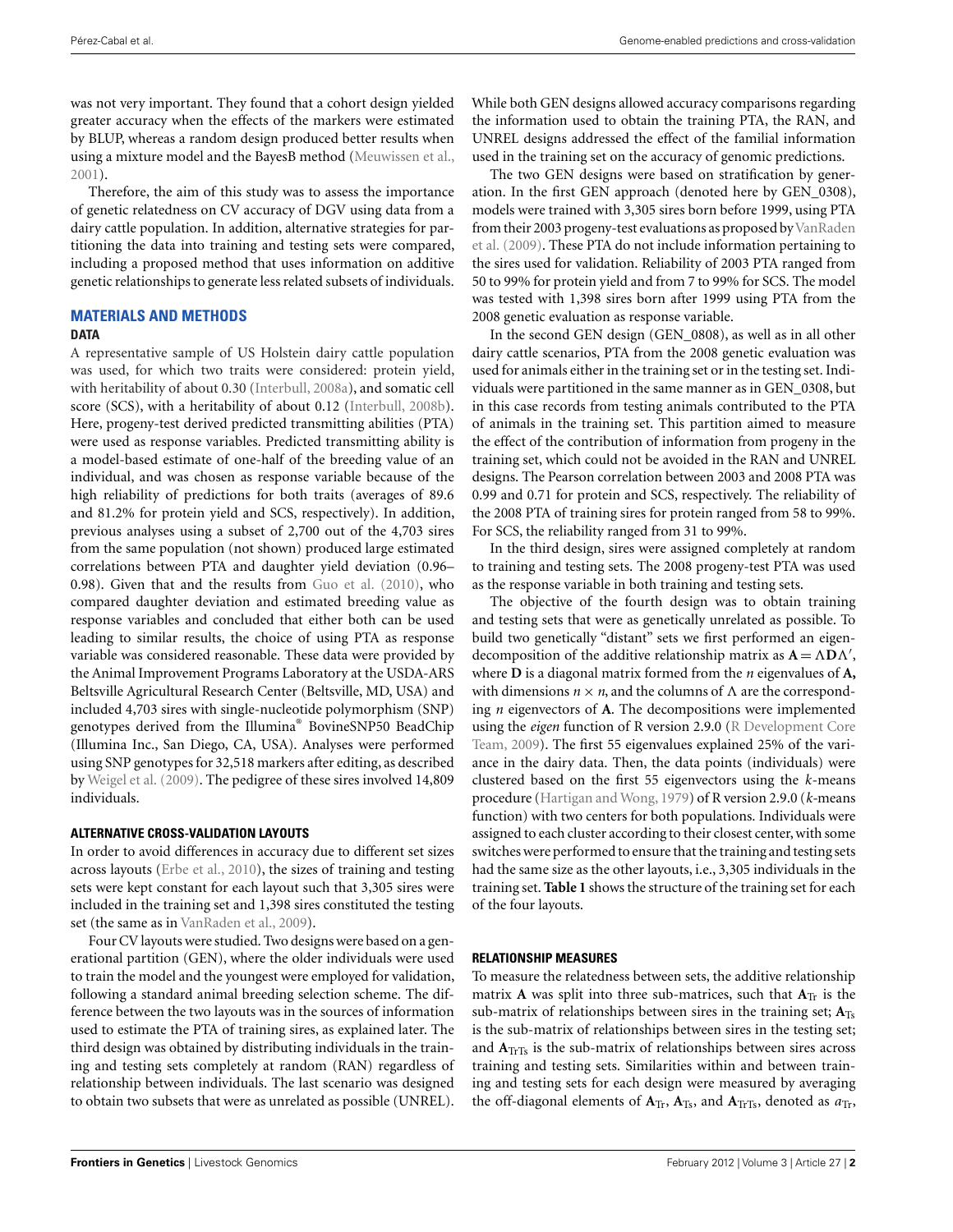<span id="page-2-0"></span>*a*Ts, and *a*TrTs, respectively, such that lower values indicate more genetically different populations.

Many individuals are related through more than one relationship path, e.g., one individual could be the father as well as maternal grandfather of another. The number of informative relatives in the training set for every individual in the testing set was weighted with a score (*N*score). *N*score was defined as a weighted count of the number of relatives in the training set that contribute a minimum additive genetic relatedness of 0.25 or 0.5. Specifically, it was expressed as *N* score =  $N_{0.5}$  + 0.5 $N_{0.25-0.5}$ , where  $N_{0.5}$  is the number of close relatives (additive genetic relationship greater or equal to 0.5, i.e., sires, offspring, and full-sibs), and  $N_{0.25-0.5}$  is the number of other relatives with additive genetic relationship between 0.25 and 0.499 (i.e., half-sibs, grandsires, and grandsons). Therefore, individuals with *aTrTs* less than 0.25 (distant relatives) were not considered in the *N*score calculations.

# **STATISTICAL ANALYSES**

Standardized sire PTAs for protein yield and SCS were regressed on marker covariates in the training set using the model  $y_i =$ 

**Table 1 | Relatives in the training set from testing bulls in the generational (GEN), random (RAN), and the A-matrix decomposition (UNREL) designs.**

| <b>Type of relative</b> | <b>GEN</b> | RAN   | <b>UNREL</b> |
|-------------------------|------------|-------|--------------|
| Sire                    | 121        | 134   | 130          |
| Maternal grandsire      | 105        | 102   | 94           |
| Paternal grandsire      | 53         | 47    | 39           |
| Full-sibs               | 6          | 242   | 206          |
| Half-sibs               | 767        | 2,803 | 2,777        |
| Offspring               | 0          | 782   | 965          |
|                         |            |       |              |

 $\mu + \sum_{j=1}^{p} x_{ij} \beta_j + e_i$ , where  $\mu$  is a location parameter common to all observations;  $x_{ij}$  is the genotype of individual  $i$  ( $i = 1, 2, \ldots, n$ ) for SNP marker  $j$  ( $j = 1, 2, \ldots, p$ ), coded as the number of copies of a specific allele (i.e.,  $x_{ij} = 0$ , 1, or 2);  $\beta_j$  is the effect of marker *j*; and *ei* is the random residual for the *i*th observation.

A Bayesian LASSO approach [\(Park and Casella](#page-6-0), [2008](#page-6-0)) was used to estimate marker effects and was implemented via Gibbs sampling using the package BLR [\(de los Campos and Pérez](#page-5-0), [2010\)](#page-5-0) of *R*. The probability model in the Bayesian LASSO was described in [Weigel et al.](#page-6-0) [\(2009\)](#page-6-0). The following specifications were assumed for hyper-parameters of the prior distributions:  $df = 1$  and  $S = 0.5$ for the residual variance, and  $\alpha_1 = 1.4$  and  $\alpha_2 = 1.4$  for the regularization parameter λ. A chain of 70,000 samples was run in each analysis, and the first 20,000 samples were discarded as burn-in. Posterior summaries were computed using a thinning rate of 10. Convergence was checked by visual inspection of trace plots.

The accuracy of the predictions was defined as Pearson's correlation between DGV and the realized PTA for individuals in the testing sets.

# **RESULTS**

In this paper we aimed to evaluate the effect of relationships on CV accuracy of genome-enabled predictions by alternative strategies for partitioning the data into training and testing sets. First, we computed the genetic relationships between training and testing individuals. Then we measured the accuracy of prediction as the correlation between genomic predictions and the realized PTA for individuals in the testing sets for each of the different designs.

#### **GENETIC RELATIONSHIPS**

**Figure 1** shows the boxplot of the average (left) and maximum (right) additive genetic relationships between subjects in training and testing sets for the designs achieved for the three methods of



**FIGURE 1 | Box plots of average and maximum additive genetic relationships between a testing individual and all individuals in the training set for the generational (GEN), random (RAN), and the A-matrix decomposition (UNREL) designs.**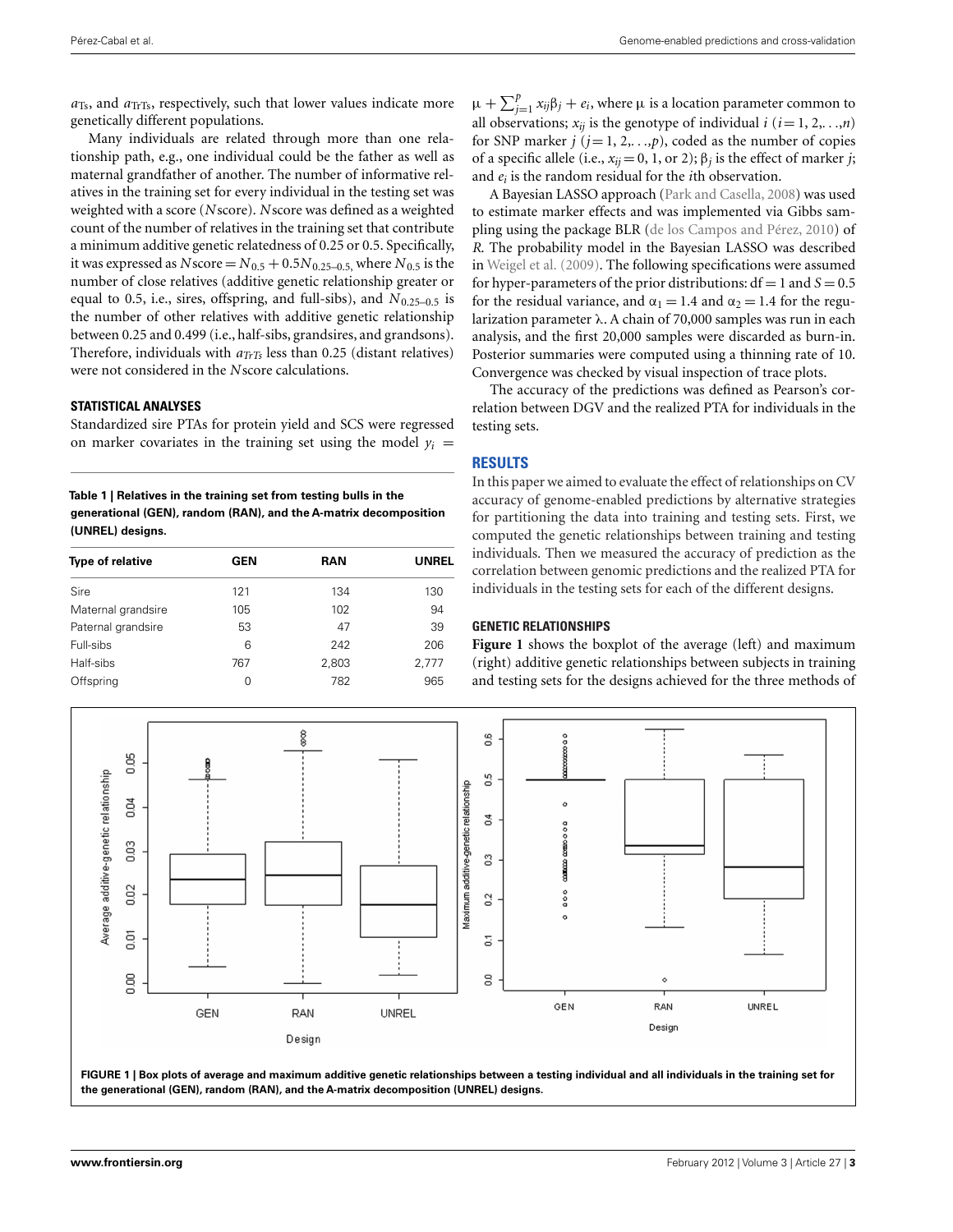<span id="page-3-0"></span>partition (GEN, RAN, and UNREL). The UNREL design led to more distant training–testing sets.

The total number of individuals in the training set by degree of relatedness with testing individuals is shown in **Table 2**. Sires from the GEN design had two and five times more individuals with a high degree of relatedness ( $a_{TTS} \geq 0.5$ ) in the training set than those from the RAN and the UNREL designs, respectively. However, RAN had almost three times more sibs or grandsires than GEN, which led to a larger *N*score. The smallest *N*score was obtained with the UNREL design.

### **ACCURACY OF PREDICTIONS**

The CV designs are compared in terms of their estimated model prediction ability. The accuracy of predictions for protein yield and SCS was the same for GEN\_0308 and GEN\_0808 (results not shown). GEN 0308 was designed by [VanRaden et al.](#page-6-0) [\(2009\)](#page-6-0). The models are trained with 2003 PTA, where information from the progeny is not yet included; these models are tested in the sires born after 1999 using their 2008 PTA. All other designs use 2008 PTAs (since the partition is not generational). Differences could be attributable to either the partition design or to having more accurate PTA in 2008 compared with 2003. The average accuracy of 2003 progeny-test PTA for the training sires was 87%, and it increased to 90% for 2008 progeny-test PTA. Therefore, GEN\_0808 serves as a benchmark to evaluate the importance of the former comparison. A summary of the prediction accuracies for protein yield and SCS is shown in **Table 3**.

**Table 2 | Total number of relatives of individuals in the testing set** contributing to the training set by degree of relatedness ( $a_{\text{TrTs}}$ ), and **the weighted number of relatives (***N***score) in the generational (GEN), random (RAN), and the A-matrix decomposition (UNREL) designs for dairy cattle data.**

| GEN    | <b>RAN</b> | <b>UNREL</b> |
|--------|------------|--------------|
| 1.505  | 887        | 39           |
| 19.129 | 56,085     | 16.952       |
| 11.070 | 28,930     | 8.867        |
|        |            |              |

<sup>1</sup>Sum of the entries of the  $a_{\overline{n_{15}}}$  sub-matrix (with dimensions 1,398 by 3,305) greater than 0.49.



The impact on accuracy of the number and type of relatives, with genetic relationship greater or equal than 0.25, is shown in **Figure 2**, for both protein yield and SCS. For individuals with no relatives  $(0+0)$  the information from far relatives (genetic relationship less than 0.25) is contributing to the prediction. If only one close relative is present in the training set  $(1 + 0)$  the accuracy is higher than having only other relatives  $(0 + 1)$ . The accuracy tends to increase with the number of close relatives. **[Figure 3](#page-4-0)** illustrates the contribution of relatives to accuracyfor three testing sires common to all layouts. The summary of the relatives in training set for each of these individuals is shown in **[Table 4](#page-4-0)**.

**[Table 5](#page-4-0)** shows the accuracy of predictions for protein yield and SCS, as a function of presence or absence of offspring in the training set. Regardless of the design, there was an increase in accuracy for sires with offspring among the relatives present in the training set. Also, accuracy was greater for protein yield than for SCS.

# **DISCUSSION**

The methods used for partitioning the data into training and testing sets were compared in terms of additive genetic relationships between individuals within and between subsets. The UNREL design led to more distant training–testing sets. The distributions of average and maximum relationships between the training and testing sets are represented in **[Figure 1](#page-2-0)**. The GEN and RAN designs had almost the same median relationship, but the dispersion was larger in the RAN design (**[Figure 1](#page-2-0)**, left panel). However, the maximum additive relationship better indicated the difference between the family structures in these two designs (**[Figure 1](#page-2-0)**, right panel). [Habier et al.](#page-6-0) [\(2010\)](#page-6-0) used the maximum additive genetic relationship between bulls in training and testing sets to obtain different

**Table 3 | Accuracy measured as the correlation between direct genomic values and realized PTA in the testing set for protein yield and somatic cell score (SCS) for different training–testing designs: generational (GEN), random (RAN), and the A-matrix decomposition (UNREL).**

| Trait         | <b>GEN 0308</b> | <b>GEN 0808</b> | <b>RAN</b> | <b>UNREL</b> |
|---------------|-----------------|-----------------|------------|--------------|
| Protein yield | 0.7080          | 0.7077          | 0.8218     | 0.8106       |
| <b>SCS</b>    | 0.6706          | 0.6709          | 0.6864     | 0 7 1 2 1    |



**FIGURE 2 | Accuracy of predictions for protein yield and somatic cell score (SCS) depending on the number and type of relatives in the training set for the generational (GEN), random (RAN), and the A-matrix decomposition (UNREL) designs (\* indicates correlation obtained from less than 10 individuals).**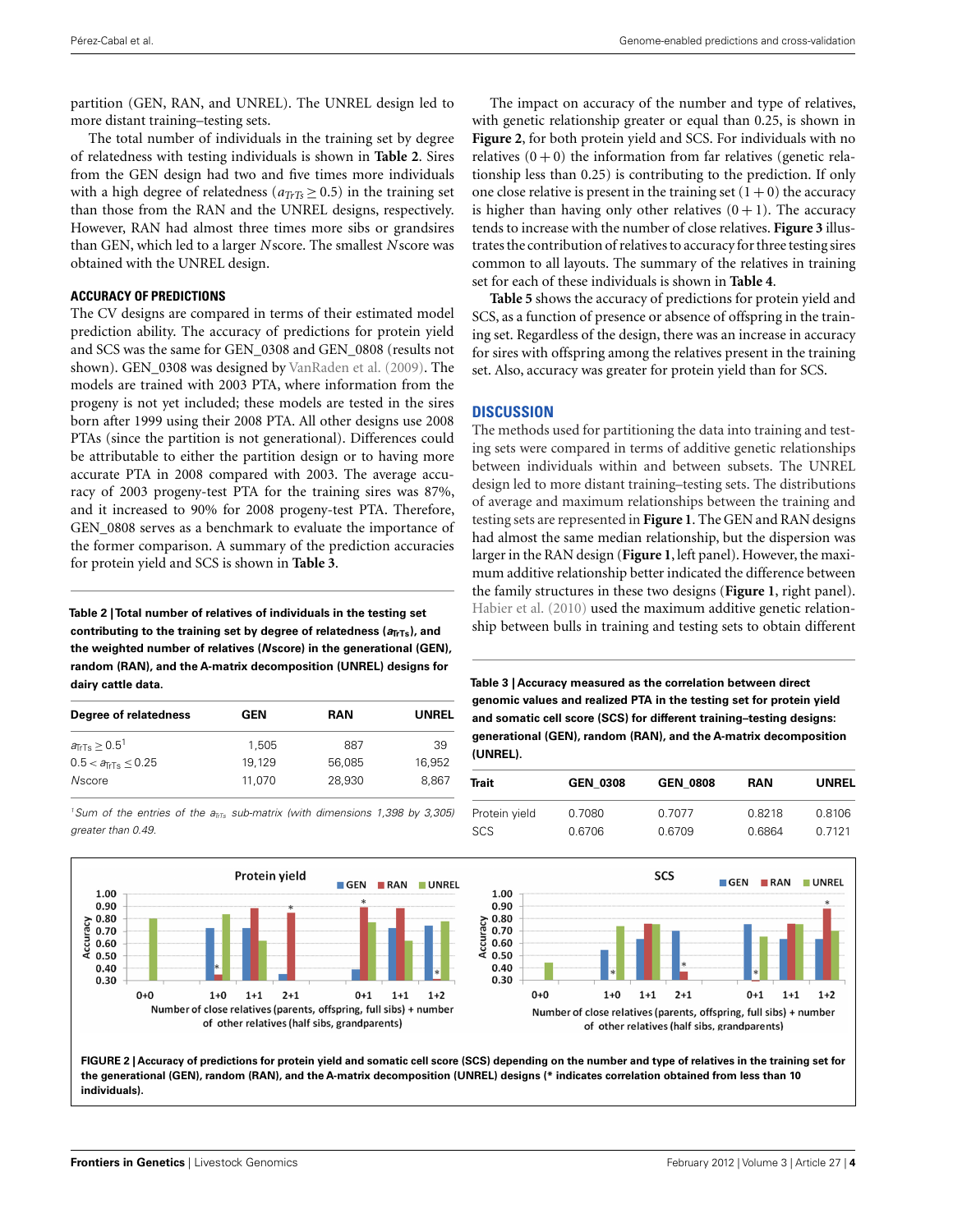<span id="page-4-0"></span>

**as the regression line (dashed line), for three testing sires common in all the layouts, which differed in the number of**

**Table 4 | Summary of relatives in the training set for three testing sires common to all layouts (GEN, generational; RAN, random; UNREL, A-matrix decomposition).**

| GEN     | <b>RAN</b> | UNREL   |
|---------|------------|---------|
| $0 + 2$ | $0 + 6$    | $0 + 8$ |
| $1 + 0$ | $1 + 27$   | $1 + 0$ |
| $2 + 0$ | $2 + 4$    | $1 + 7$ |
|         |            |         |

It is expressed as number of relatives with a genetic relationship greater or equal than 0.5 (sire, offspring, and full-sibs) plus number of relatives with a genetic relationship greater or equal than 0.25 and less than 0.5 (grandsires, half-sibs, and grandsons).

designs. They found that the average additive genetic relationship was less helpful than the maximum additive genetic relationships to describe the family structure. In fact, the similarity in average relationship for GEN and RAN (0.024 and 0.025, respectively, see **[Figure 1](#page-2-0)**, left panel) is probably due to the total number of relatives in the 2˚ of relatedness considered. In the RAN design there were less close relatives than in the GEN design but there are almost four times more relatives less related, which balance the average additive genetic relationship (**[Table 2](#page-3-0)**). On the contrary, although the **relatives; Green triangle: one close relative; Blue circle: two close relatives).**

**Table 5 | Accuracy measured as the correlation between direct genomic values and realized PTA in the testing set for protein yield and somatic cell score (SCS) in sires with and without offspring in the training set, as estimated from the random (RAN) and the A-matrix decomposition (UNREL) designs.**

|                  | RAN                          |                                 | <b>UNREL</b>                 |                                 |
|------------------|------------------------------|---------------------------------|------------------------------|---------------------------------|
|                  | Offspring in<br>training set | No offspring<br>in training set | Offspring in<br>training set | No offspring<br>in training set |
| Protein<br>yield | 0.89                         | 0.81                            | 0.86                         | 0.81                            |
| <b>SCS</b>       | 0.79                         | 0.68                            | 0.87                         | 0.70                            |

UNREL design had similar number of relatives than in the GEN design between 0.25 and 0.5, there were only 39 close relatives in the training set.

As previously stated, PTA was the dependent variable used in this study instead of daughter deviation or deregressed proofs because preliminary analyses produced large estimated correlations between both variables, and therefore, similar results could be expected, as [Guo et al.](#page-6-0) [\(2010\)](#page-6-0) reported. However, the use of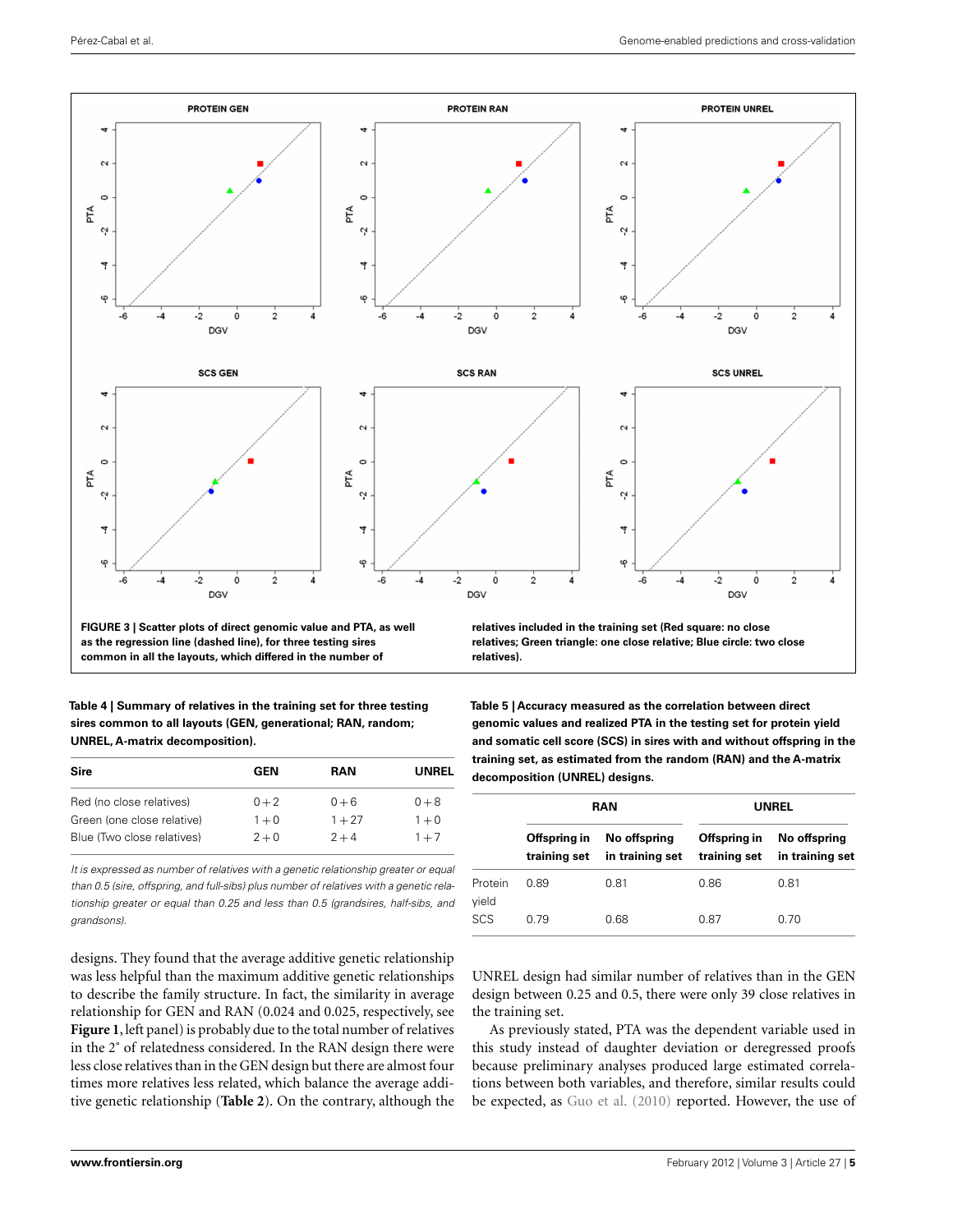<span id="page-5-0"></span>either daughter deviation or deregressed PTA would have been a more appropriate and less controversial choice [\(VanRaden et al.,](#page-6-0) [2009;](#page-6-0) [Mäntysaari et al.](#page-6-0), [2010;](#page-6-0) [Olson et al., 2011](#page-6-0)). Most sires in the training set had a highly accurate PTA in 2003. Then, the PTA accuracy for 2008 (used for GEN\_0808, RAN, and UNREL) did not improve their PTA markedly. Accuracy was greater for protein yield than for SCS, in agreement with previous studies (Calus and Veerkamp, 2007). The RAN and UNREL designs produced very similar accuracies (**[Table 3](#page-3-0)**), which were about 15 and 4% higher than in the GEN design for protein yield and SCS, respectively. As previously indicated by [Habier et al.](#page-6-0) [\(2007](#page-6-0)), increasing the degree of genetic relatedness among individuals in the training and testing sets by including offspring leads to higher accuracy of genomic predictions. The *N*score obtained for the RAN and UNREL designs (**[Table 2](#page-3-0)**[\)](#page-6-0) [is](#page-6-0) [consistent](#page-6-0) [with](#page-6-0) [results](#page-6-0) [of](#page-6-0) Makowsky et al. [\(2011](#page-6-0)), who found a clear and positive relationship between predictive ability and the number of relatives in the training set, measured by a score index which weighted the level of relatedness to the testing individual. The UNREL design was expected to generate less genetically related training and testing sets and, consequently, lower accuracy values. Although the UNREL design decreased the average genetic relationships between training and testing animals (**[Figure 1](#page-2-0)**, left panel), this difference did not translate into lower accuracy compared to the GEN design. However, when comparing to the RAN design, the accuracy decreased,which is due to the offspring, as **[Table 5](#page-4-0)** shows. Such results indicate that the connection between average genetic relationships across training and testing sets and the estimated prediction ability is not straightforward, and may depend on the types of relationships that exist between the two subsets. Our results indicate that colateral relatives can improve the prediction of the breeding value of an individual. Co-lateral relatives contribute information about the breeding value of the individual's parents, whereas information on its progeny contributes directly to the knowledge of the individual's Mendelian segregation term.

If avoiding parent–offspring relationships (or any other strong genetic ties) between training and testing sets is sought in a CV strategy, other sources of genetic relationships may be inevitably favored such that the consequences on accuracy of genomeenabled predictions become uncertain. Obtaining accuracy of individual animal predictions is only possible with simulated data, in which case true breeding values are unknown. Alternatively, under some assumptions and with specific modeling approaches (e.g., GBLUP), accuracies can be obtained directly from the mixed model equations [\(Strandén and Garrick](#page-6-0), [2009](#page-6-0)). In this paper we are focused on CV, and in this case we compare methods based on overall (average) accuracies. Individual accuracies would be extremely interesting, but how to obtain them from CV with real data is a topic that is still in the works in many groups developing

#### **REFERENCES**

- Avendaño, S., Watson, K. A., and Kranis, A. (2010). "Genomics in poultry breeding – from utopias to deliverables," in *Proceedings of 9th WCGALP*, Leipzig.
- Calus, M. P. L., and Veerkamp, R. F. (2007). Accuracy of breeding

values when using and ignoring the polygenic effect in genomic breeding value estimation with a marker density of one SNP per cM. *J. Anim. Breed. Genet.* 124, 362–368.

de los Campos, G., Gianola, D., and Allison, D. B. (2010). Predicting research in genomic selection, but it is beyond the objective of this manuscript. Several analyses were performed to evaluate accuracy depending on the different genetic relationship measures (number of close relatives, and number of other relatives). This did not produce any obvious pattern and a somewhat counterintuitive trend was sometimes observed (**[Figure 2](#page-3-0)**). For instance, the contribution of one close relative to increase accuracy of protein yield DGV is higher than the contribution from other relatives, regardless the number. Moreover, those individuals with no close relatives at all can achieve high accuracy from the contribution of several half-sibs or grandsires (**[Figure 3](#page-4-0)**). However, for SCS, even only one-half-sib has a large impact on accuracy, although the presence of at least one sire, full-sib or offspring can lead to accuracies never reached with only other relatives.

#### **CONCLUSION**

This study evaluated the accuracy of genome-enabled predictions for two important traits in dairy cattle using four different CVs layouts. Different partitions of the data into training and testing sets resulted in somewhat different predictive abilities and, in most cases, higher accuracy levels were observed for higher genetic relationships between training and testing sets. This study also offered a methodology to produce training and testing sets that reduces the relationships between the sets, which served as a control layout.

Information regarding genetic relationships between individuals in the training and testing sets should be taken into account when planning a CV study, as well as when interpreting the results. The use of progeny in the training set consistently increased the predictive correlation by 0.10–0.15. However, in practice, validation studies should be designed to mimic the manner in which genomic predictions will be used for selection decisions in the field. Then close relatives as full-sibs can largely contribute to achieve high accuracy instead. For high heritability traits, close relatives such as parents and full-sibs make the greatest contributions to accuracy, which can be compensated by half-sibs or grandsires in the case of lack of close relatives. However, for the low heritability traits the inclusion of close relatives is crucial and including more relatives of various types in the training set tends to lead to greater accuracy.

#### **ACKNOWLEDGMENTS**

M. Angeles Pérez-Cabal would like to acknowledge financial support by the MITC (PDT 2008-0278) program. K. A. Weigel acknowledges financial support from the National Association of Animal Breeders (Columbia, MO, USA), as well as support from National Research Initiative competitive grant no. 2009-35205- 05099 from the USDA National Institute for Food and Agriculture Animal Genome Program (Washington, DC, USA).

genetic predisposition in humans: the promise of whole-genome markers. *Nat. Rev. Genet.* 11, 880–886.

de los Campos, G., and Pérez, P. (2010). *BLR: Bayesian Linear Regression. R package version 1.2*. Available at: <http://www.r-project.org/>

Erbe, M., Pimentel, E. C. G., Sharifi, A. R. and Simianer, H. (2010). "Assessment of cross-validation strategies for genomic prediction in cattle," in *Proceedings of 9thWCGALP*, Leipzig. Goddard, M. E., and Hayes, B. J. (2007). Genomic selection. *J. Anim. Breed.*

*Genet.* 124, 323–330.